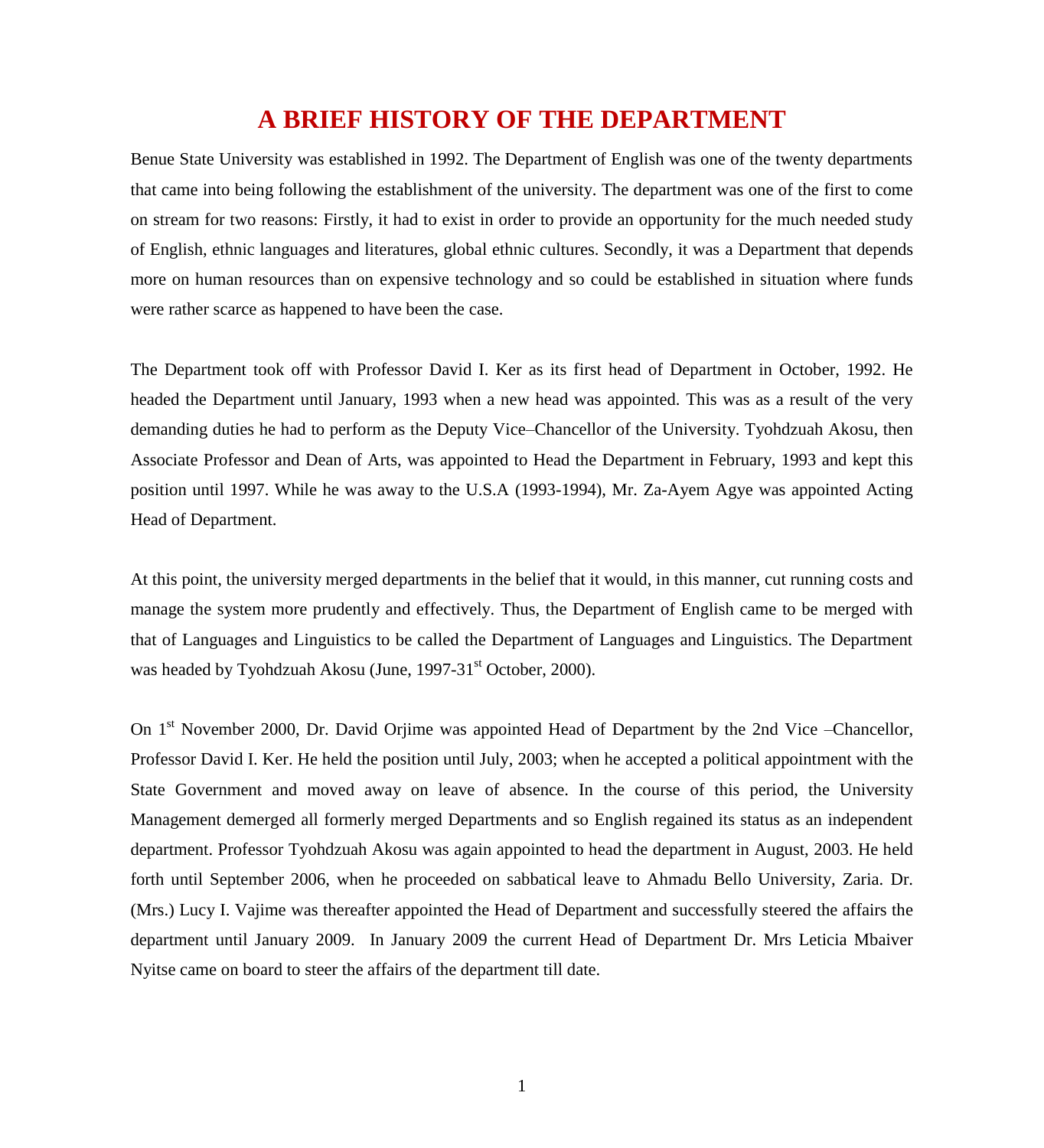#### DEPARTMENT OF ENGLISH

#### 3.0 INTRODUCTION TO PROGRAMME (B.A HONS)

The Department of English, Benue State University Makurdi, offers a B.A Degree in English. The components of the degree consist of three disciplines. These are Language, Literature and Drama. At the end of the four or three years the graduate would have been well grounded in these areas. The programme is, therefore, such that equal weight is given to all the components that make up the degree.

In Language there is a concern to help the student to develop knowledge of his English Language skills as well as understand and apply the principles of language study in a broad range of linguistic situations both in terms of the multi-lingual situation and the ever-expanding demand for technological and creative usage of communication

In Literature the emphasis is on the acquisition of critical skills necessary to sift through and help develop the growing corpus of African Literature in all genres, as well as to understand the processes by which these genres developed in English and world Literature.

In Drama there is a detailed integration between practical and theoretical work at all levels; and the basis of the study of Drama and Theatre is to see the origins and development from an African perspective, to relate performance to the society in which it is manifest, and to encourage the development of theatre responsiveness to all sections of the society.

#### The Department hopes that students will develop a keen interest in all these areas, and

also in a commitment to making the best contribution they are able, when they leave the University for the growing creative and educational life of the nation. It goes without saying that rapid language development is part of modern Nigeria; so too is Literature and Drama. Their beginnings have been closely associated with the Universities and it is hoped that Benue State University will help in the development of the literary and dramatic arts both here and in other parts of Africa.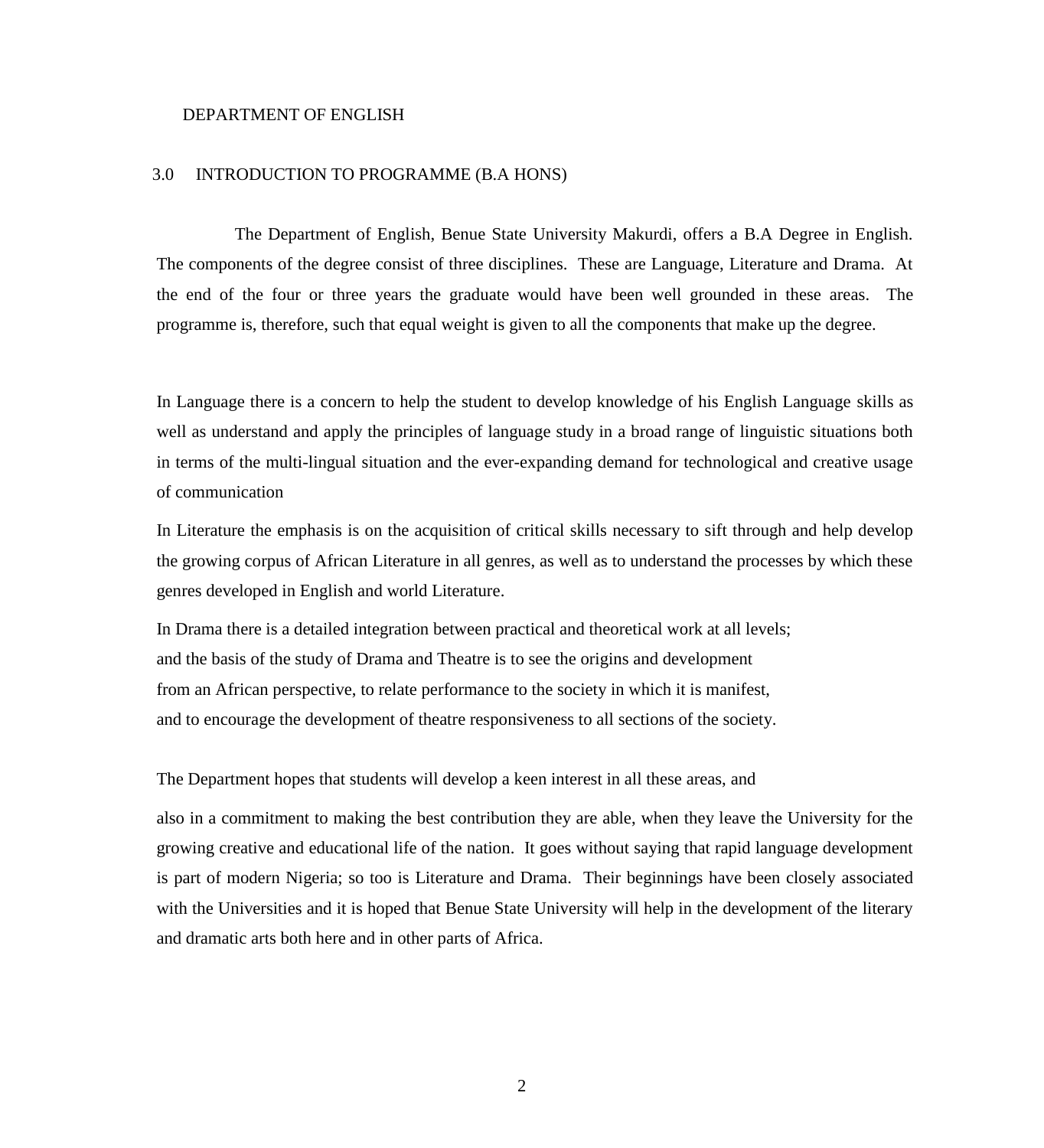#### **ACADEMIC PROGRAMME**

# **TITLE OF DEGREE:** B.A. English (Hons). **AIMS AND OBJECTIVES OF COURSES OFFERED**

- i) To instill into students a good grounding in, and effective mastery of, the English Language in its various applications for the purpose of intellectual communication and literary expression;
- ii) To enable students overcome certain deficiencies in their English usage without compromising standards;
- iii) To produce graduates with an informed literary sensibility and necessary tools to respond adequately and appropriately to literary challenges;
- iv) To equip graduates with adequate knowledge of African literature and the full range of major landmarks of world literature in all genres and periods as expressed in the English Language or its translation from other languages;
- v) To impart humanistic attitudes to students by acquainting them with the principles of literature as an expression of man's spiritual essence.
- vi) To produce competent teachers of the English studies and of Literature in English; and.
- vii) To adequately prepare students for postgraduate studies in Literature and the English Language.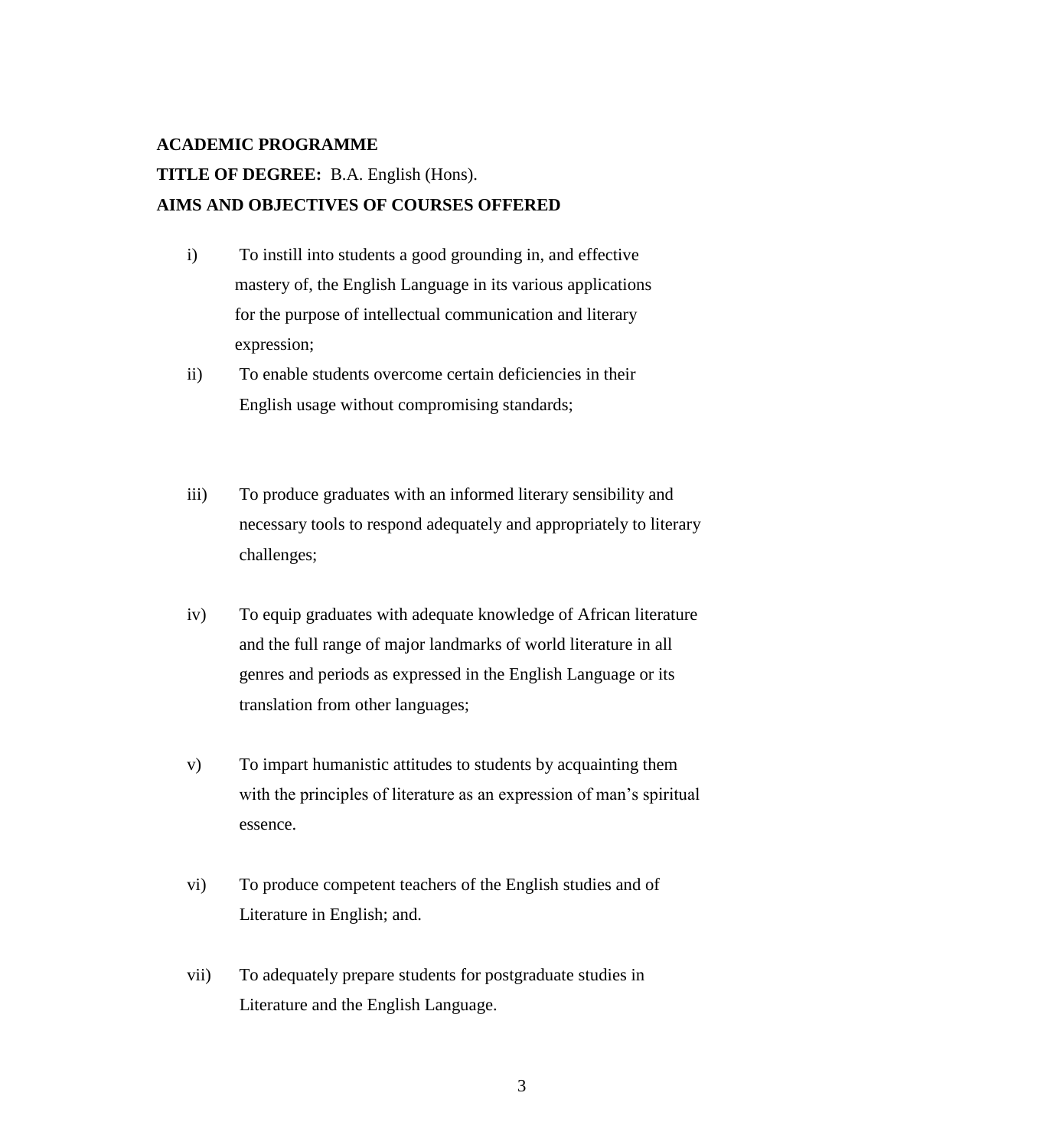#### **ADMISSION REQUIREMENTS**

Candidates seeking admission into the Department must possess a minimum qualification based on the following channels:

#### a) **UME**

Five (5) O"Level credit passes including English Language and

Literature in English and three (3) others in Arts and Social Science subjects; and acceptable score in UME.B.S.U. accepts TC II at Merit level as equivalent to SSCE/GCE O"Level credits.

## **b) DIRECT ENTRY**

#### **EITHER**

Two (2) A"Level passes; including English Language and Literature in English (but excluding Education) and three (3) O"Level credit passes in other subjects;

#### **OR**

Three  $(3)$  A'Level passes and two  $(2)$  O'Level passes in other Subjects.

## **COURSE REGISTRATION RULES**

a) To be accepted as a bonafide student eligible to attend lectures and sit for examinations, the student must duly register within the appropriately stipulated period for all the core, and where applicable, elective courses at the beginning of each semester. A student who fails to duly register within the specified period will be required to pay the registration fee in addition to a specified registration fine. This concession is for a period to be determined by the department (on a case by case basis).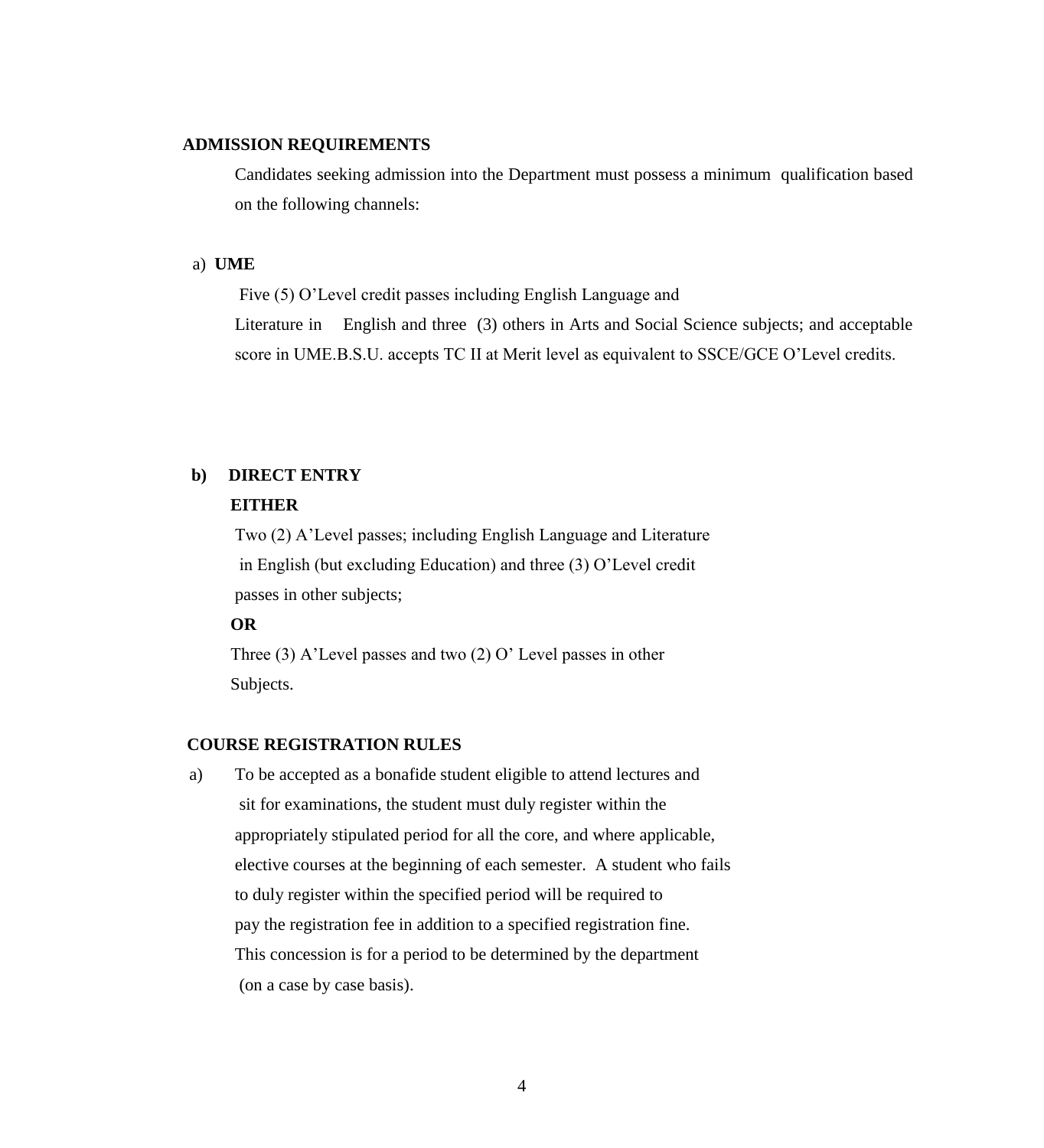- b) Any change or alteration in the student"s course registration form after it has been duly endorsed by the designated authority shall not be admitted without the consent of the Head of Department. Such a change, either by way of addition, reduction or substitution, must be effected on specially prescribed forms and within the first four (4) weeks of the semester.
- c) Any student who sits for an examination in a course for which the student has not registered will have the result of such an examination declared null and void.

#### **DEGREE REQUIREMENTS**

In addition to the general requirements of Benue State University, a student offering the Four-Year degreee programme must successfully complete a minimum of 144 course credit units, 110 of which must be courses offered in the Department of English, to qualify for, and obtain a B.A. (Hons) English degree. The remaining 34 course credit units are distributed as follows:

| a)           | <b>General Studies</b>             |  |
|--------------|------------------------------------|--|
| $\mathbf{b}$ | Electives in Related discipline(s) |  |

A student offering the Three-Year degree programme must successfully complete a minimum of 107 course credit units, 89 of which must be courses offered in the Department of English to qualify for and obtain a B.A. (Hons.) English degree. The remaining 18 course credit units are distributed as follows:

| a) | <b>General Studies</b>             |        |    |
|----|------------------------------------|--------|----|
| b) | Electives in Related Discipline(s) | $\sim$ | 16 |

#### **EXAMINATION REGULATIONS**

a) The courses must be offered in progressive tiers. This means that 100 level courses must be offered and passed (as may be required) before a candidate is allowed to register for the next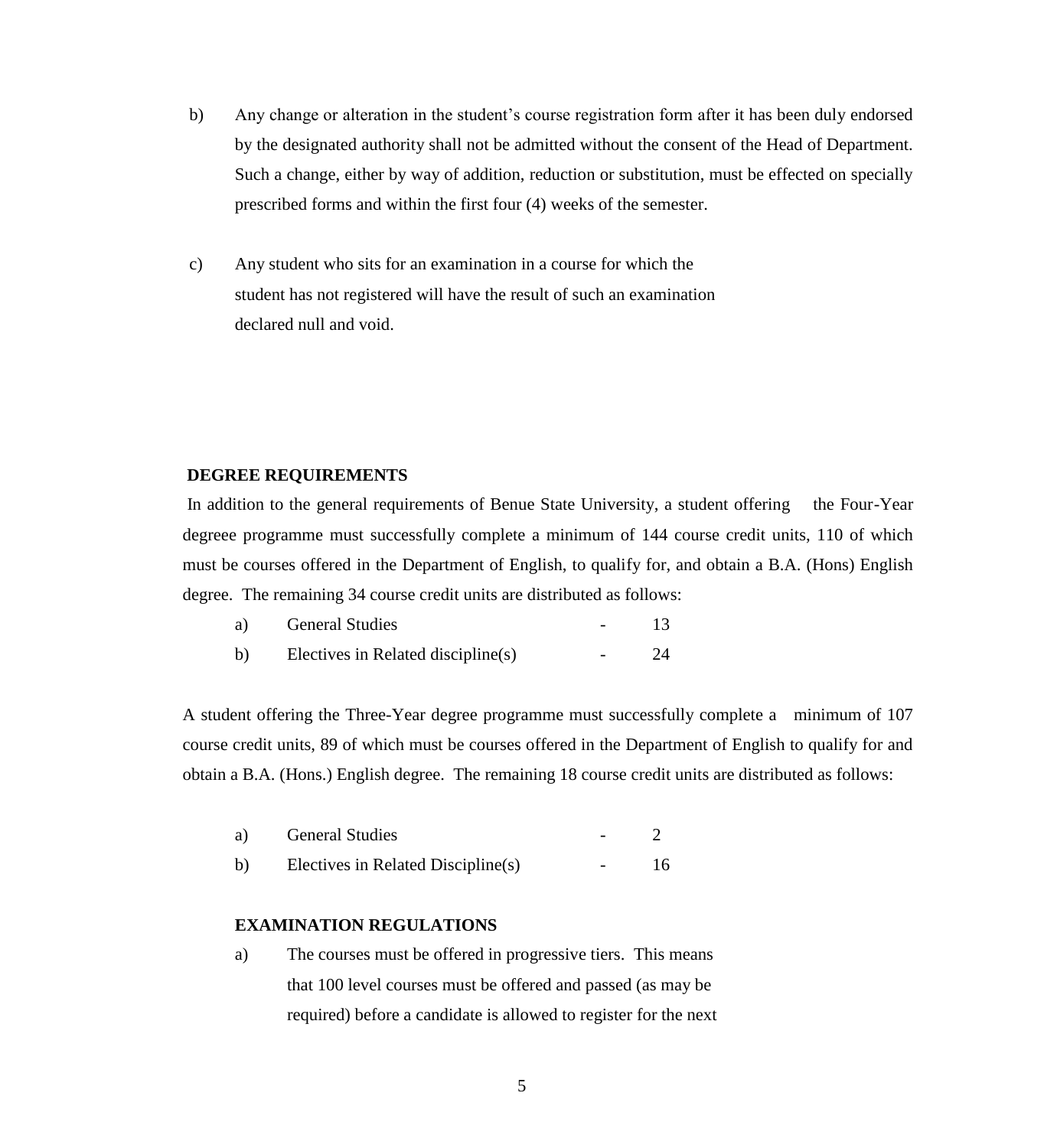higher tier of courses.

- b) At least 75% attendance is required in all lectures and tutorials to qualify to sit for the semester examination in any course unit.
- c) Continuous Assessment (CA) shall account for a minimum of 40% of the final examination grade. A minimum of two (2) continuous assessments (CAs) consisting of a test and an assignment must be administered per course unit per semester and the assessed script returned to the student in good time (adviceably before the final examination of the course unit in question).
- d) All courses shall be examined at the end of each semester for which they are offered. A Grade Point Average (GPA) is computed at the end of each semester leading to a degree Cumulative Grade Point Average (CGPA) at the end of four (4) or three (3) years, as is applicable. A Grade Point Average (GPA) is computed for each semester on the basis of letter grades scored as follows:

|         |            |        | 4      |               | O           |                 |
|---------|------------|--------|--------|---------------|-------------|-----------------|
| Credit  | Percentage | Letter | Grade  | Grade Point   | Cumulative  | Class of Degree |
| Unit(s) | Score      | Point  | points | Average (GPA) | Grade Point |                 |
|         |            |        |        |               | Average     |                 |
|         |            |        |        |               | (CGPA)      |                 |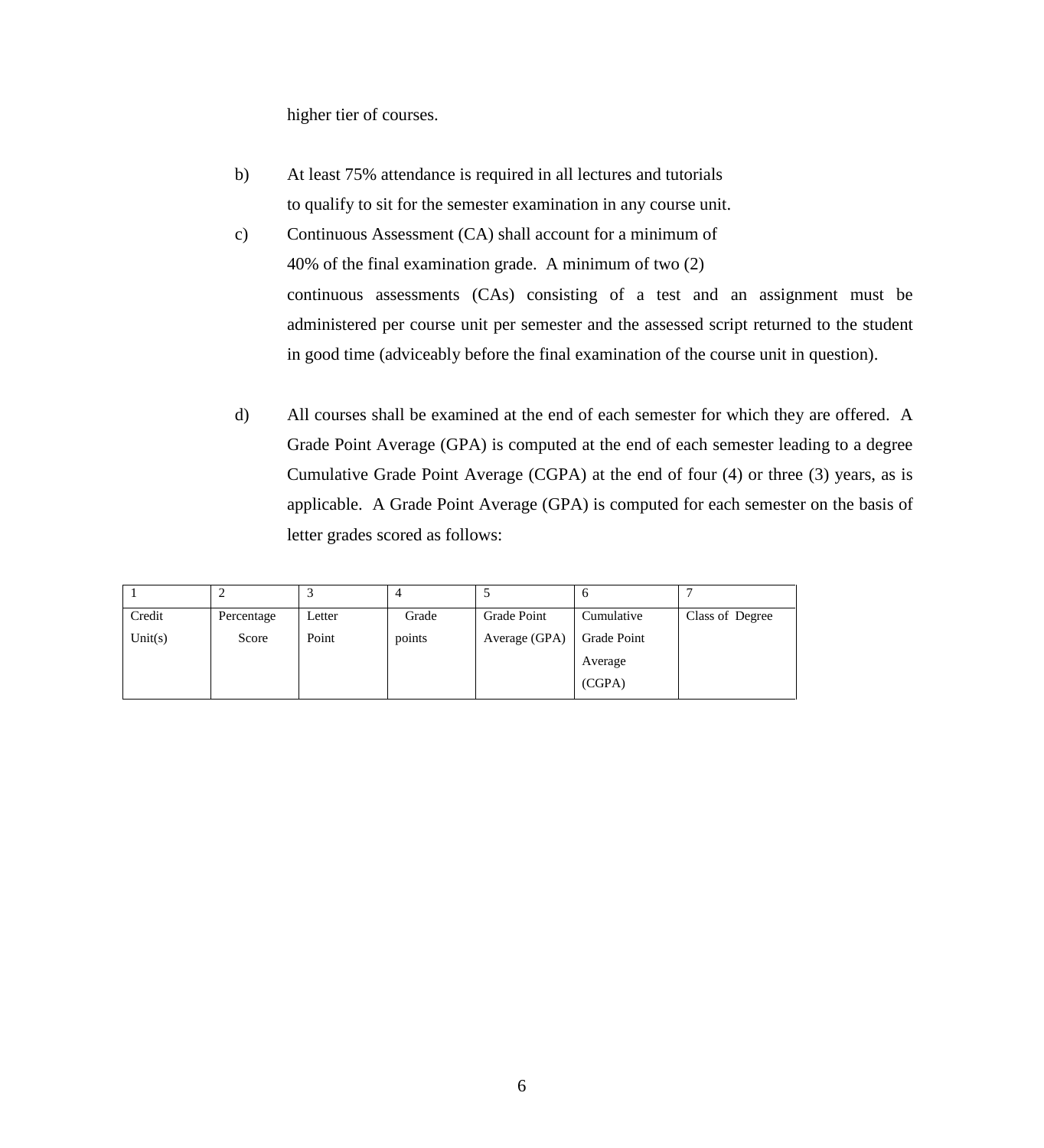| Vary          | 70-100    | $\mathbf{A}$ | 5              | The sum total   | $4.50 - 5,00$           | <b>First Class</b> |
|---------------|-----------|--------------|----------------|-----------------|-------------------------|--------------------|
| According to  | 60-69     | B            | $\overline{4}$ | of the          | 3.50-4.44               | $2nd$ Class Upper  |
| of<br>content | 50-59     | $\mathsf{C}$ | 3              | Multiplication  | 2.40-3.49               | $2nd$ Class Lower  |
| and           | 45-49     | D            | $\overline{c}$ | of each grade   | 1.50-2.39               | Third Class        |
| contact hours | $40 - 44$ | E            | 1              | Point(s)<br>by  | 1.00-1.49               | Pass               |
| assigned to   | 00-39     | $\mathbf{F}$ | $\overline{0}$ | each            | $0 - 0.9$               | Fail               |
| each course   |           |              |                | Course credit   |                         |                    |
| per week per  |           |              |                | Unit(s) divided | $\ast$                  |                    |
| semester.     |           |              |                | by total credit | TWGP=CGPA               |                    |
|               |           |              |                | Units           | <b>TCR</b><br>$\bullet$ |                    |
|               |           |              |                | registered.     |                         |                    |
|               |           |              |                | * WGP=GPA       | $\ast$<br>Total         |                    |
|               |           |              |                | CUR<br>$*$      | Weighted                |                    |
|               |           |              |                |                 | <b>Grade Points</b>     |                    |
|               |           |              |                | * Weighted      |                         |                    |
|               |           |              |                | Grade Point     |                         |                    |
|               |           |              |                |                 |                         |                    |
|               |           |              |                | * Credit Units  | * Total Credit          |                    |
|               |           |              |                | Registered      | Units                   |                    |
|               |           |              |                |                 | Registered              |                    |

- e) The minimum pass mark for a given course unit is 40% which is equivalent to **E** grade and 1 point.
- f) A student is required to maintain a Cumulative Grade Point Average (CGPA) of at least 1.00 in order to be in "good academic standing". A student whose CGPA falls below 1.0 at the end of any subsequent semester of study, aside from the very first semester of study on entry into the University, shall be placed on "probation".
- g) A student that remains on probation for two (2) Consecutive semesters and fails to attain the status of "good academic standing" shall be advised to withdraw from the programme.
- h) Failure in any course unit shall be recorded as such. If such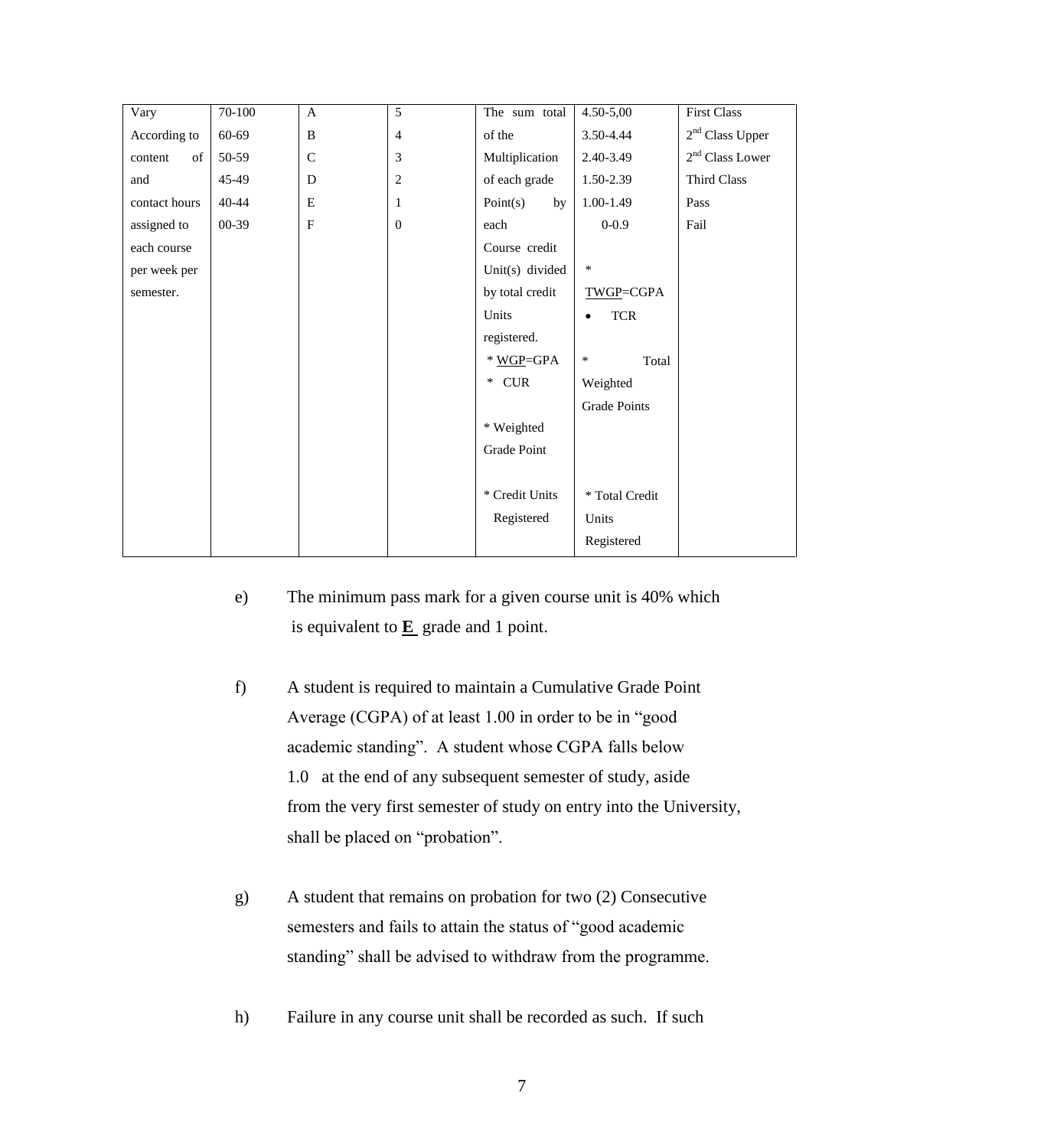a course unit is a core, the candidate must "carry it over", thus re-register for it, in a corresponding semester, and pass it before the candidate is deemed eligible for graduation. On the other hand, if the failed course unit is an elective, the candidate has an option to re-register it, or abandon it for a substitute elective, or abandon it altogether, in so far as the candidate satisfies the minimum credit units requirement.

# 3.1 **COURSE CONTENT**

#### **100 LEVEL**

#### **First Semester**

| <b>Core Courses</b> |                                                     | <b>Credit Units</b> |
|---------------------|-----------------------------------------------------|---------------------|
| <b>ENG 101</b>      | English language 1                                  | 2                   |
| <b>ENG 103</b>      | Language and Society                                | $\overline{2}$      |
| <b>ENG105</b>       | Oral Literature 1                                   | $\overline{2}$      |
| <b>ENG 107</b>      | Introduction to Prose–Fiction                       | $\overline{2}$      |
| <b>ENG 109</b>      | Introduction to Basic Theories of Drama and Theatre | 2                   |
|                     | <b>Required General Studies Courses</b>             |                     |
| <b>GST 101</b>      | Nationalism                                         | $\overline{2}$      |
| <b>GST 103</b>      | <b>English and Communication Skills</b>             | $\overline{2}$      |
| <b>GST 105</b>      | Use of Library                                      | 1                   |
| <b>GST 107</b>      | <b>History of Scientific Ideas</b>                  | 1                   |

#### **Electives**

At least 2-credit unit course may be chosen from any of the following Departments: Languages and Linguistics, Mass Communication, Theatre Arts, Political Science, Sociology, Psychology and History.

# **Total Credit Units 18**

#### **Second Semester**

| <b>Core Courses</b> |                             | <b>Credit Units</b> |
|---------------------|-----------------------------|---------------------|
|                     | ENG 102 English language II |                     |
| <b>ENG 104</b>      | Introduction to Phonology   |                     |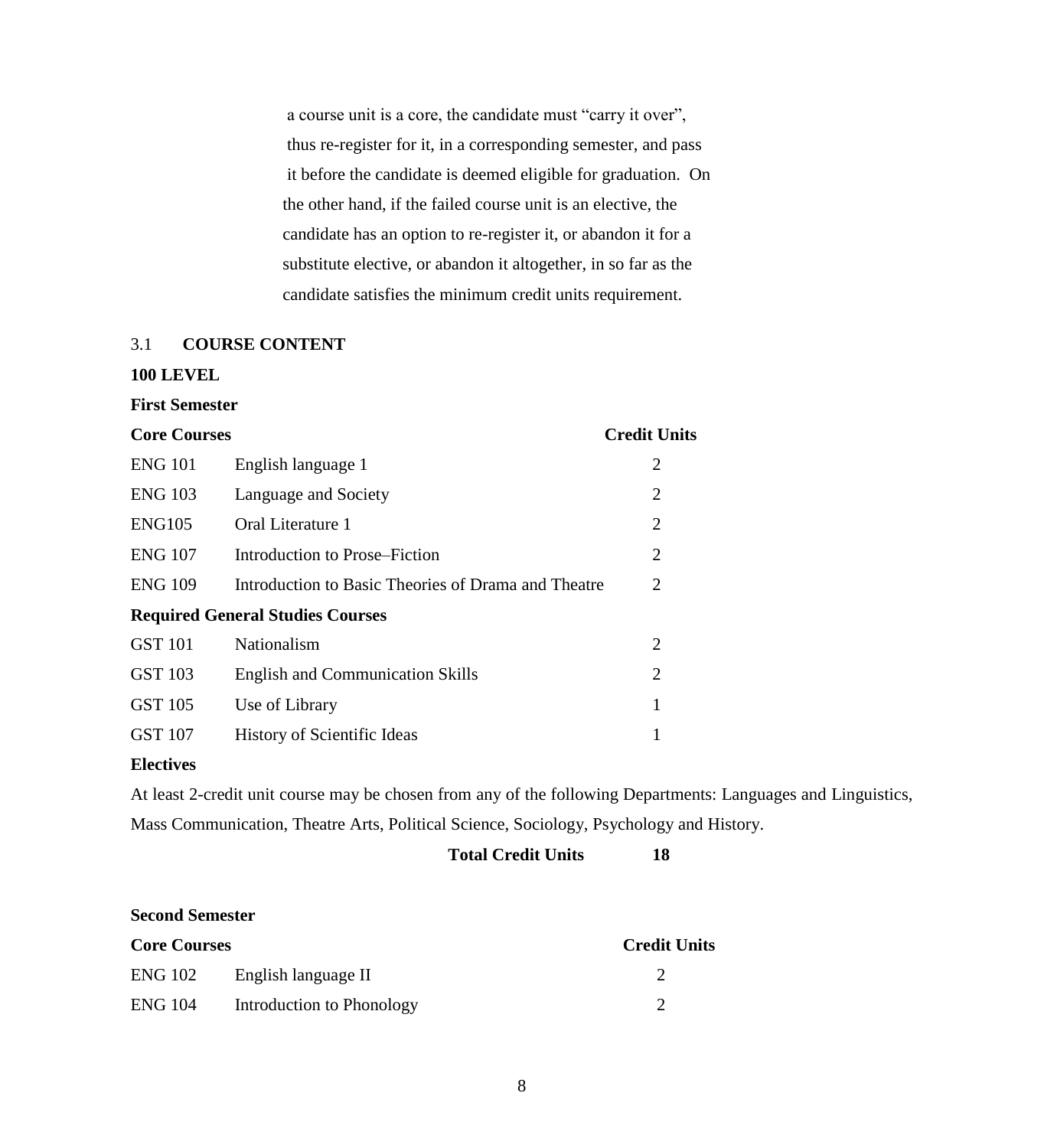| <b>ENG 106</b>              | Oral Literature II                  | 3 |
|-----------------------------|-------------------------------------|---|
| <b>ENG 108</b>              | Introduction to poetry              | 2 |
| <b>ENG 110</b>              | Introduction to Nigerian Literature | 2 |
| <b>Required GST Courses</b> |                                     |   |
| GST <sub>10</sub>           | <b>Environmental Health</b>         |   |
| <b>GST 104</b>              | English to Academic purpose         | 2 |
| GST 106                     | Scientific thinking                 |   |
| <b>GST 108</b>              | <b>Computer Science</b>             | 2 |
|                             |                                     |   |

# **Elective**

At least two 2 credit units courses may be chosen from any of the following Departments: Languages and linguistics, Mass Communication, Theatre Arts, Political Science, Sociology, History and Psychology.

| <b>Total Credit Units</b>  | 19 |
|----------------------------|----|
| <b>Total for 100 level</b> | 37 |

## **200 level**

#### **First semester**

| <b>Core Courses</b>        |                                      | <b>Credit Units</b> |
|----------------------------|--------------------------------------|---------------------|
| <b>ENG 201</b>             | Phonology of English                 | 2                   |
| <b>ENG 203</b>             | History of English language          | 2                   |
| <b>ENG 205</b>             | <b>History of English Literature</b> | 2                   |
| <b>ENG 207</b>             | The African novel                    | 2                   |
| <b>ENG 209</b>             | African Drama                        | 2                   |
| <b>Required GST Course</b> |                                      |                     |
| <b>GST 201</b>             | Philosophy and Logic                 |                     |

#### **Elective**

At least two 2-credit units courses may be chosen from any of the following Departments: Languages and linguistics, Mass Communication, Political Science, Sociology, History and Psychology

**Total Credit Unit 15**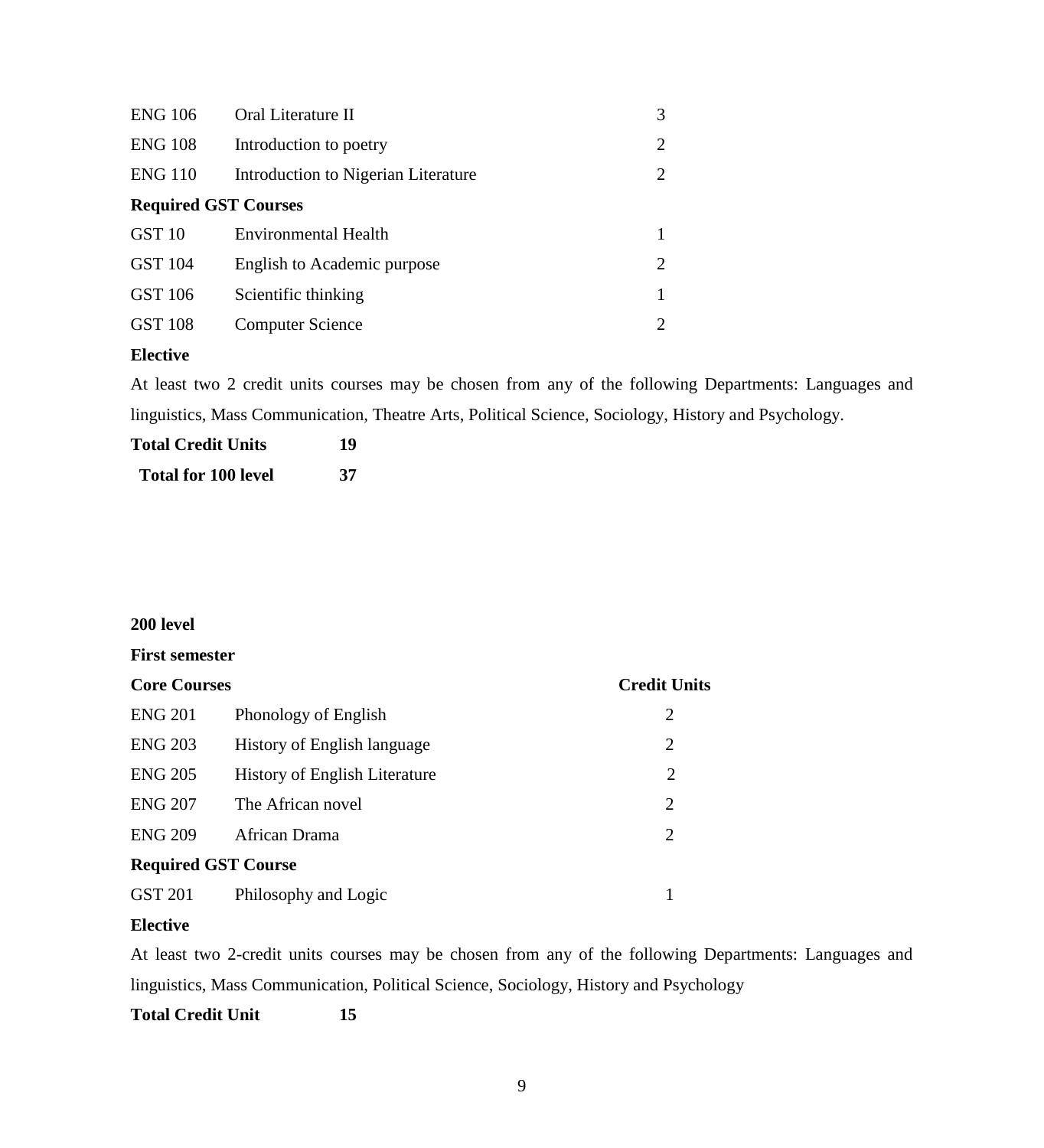#### **Second Semester**

| <b>Core Courses</b> |                                  | <b>Credit Units</b> |  |
|---------------------|----------------------------------|---------------------|--|
| <b>ENG 202</b>      | Introduction to Syntax           | 2                   |  |
| <b>ENG 204</b>      | Contemporary English usage       | $\overline{2}$      |  |
| <b>ENG 206</b>      | History of English literature II | 2                   |  |
| <b>ENG 208</b>      | <b>African Poetry</b>            | $\overline{2}$      |  |
| <b>ENG 210</b>      | Creative writing I               | 2                   |  |
|                     | <b>Required GST Courses</b>      |                     |  |
| GST 202             | Moral Philosophy and Discipline  |                     |  |

#### **Elective**

At least two 2-credit units courses may be chosen from any of the following Departments: Languages and linguistics, Mass Communication, Theatre Arts, Religion and Philosophy, Political Science and Sociology.

# **Total credit units 15**

**Total for 200 level 30**

#### **300 levels**

#### **First Semester**

| <b>Core Courses</b> |                                  | <b>Credit Units</b> |
|---------------------|----------------------------------|---------------------|
| <b>ENG 301</b>      | Introductions to Semantics       | 3                   |
| <b>ENG 303</b>      | Introduction to Sociolinguistics | 3                   |
| <b>ENG 305</b>      | Survey of American literature    | 3                   |
| <b>ENG 307</b>      | African women writers            | 3                   |
| <b>ENG 309</b>      | Creative writing II              | 3                   |

#### **Elective**

At least two 2-credit units courses may be chosen from any of the following Departments: Languages and linguistics, Mass Communication, Religion and Philosophy, Political Science or Sociology.

# **Total Credit Units 19**

# **Second Semester**

| <b>Core Courses</b> |                                   | <b>Credit Units</b> |
|---------------------|-----------------------------------|---------------------|
| <b>ENG 302</b>      | Introduction to apply linguistics |                     |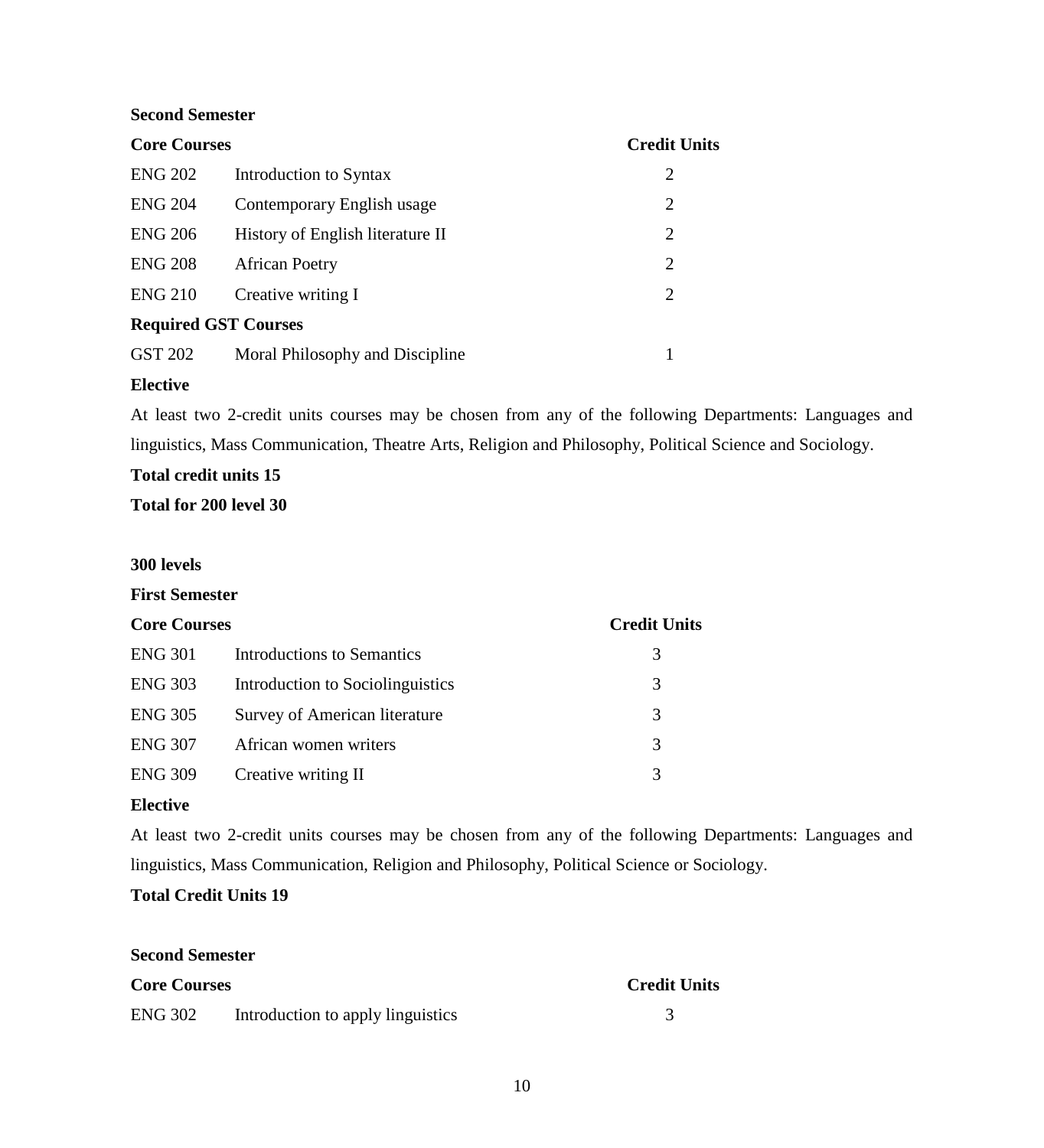| <b>ENG 304</b> | The English language in Nigeria |  |
|----------------|---------------------------------|--|
| <b>ENG 306</b> | European literature             |  |
| <b>ENG 308</b> | Selected Nigerian writers       |  |
| <b>ENG 310</b> | <b>Research Methods</b>         |  |

# **Electives**

At least two 2-credit units courses may be chosen from any of the following Departments: Languages and linguistics, Mass Communication, Theatre Arts and History, Political Science or Sociology.

# **Total Credit Unit 19**

**Total for 300 level 38**

# **400 Level**

| <b>First Semester</b>        |                                   |                     |
|------------------------------|-----------------------------------|---------------------|
| <b>Core Courses</b>          | <b>Credit Units</b>               |                     |
| <b>ENG 401</b>               | Speech writing                    | 3                   |
| <b>ENG 403</b>               | Multilingualism                   | 3                   |
| <b>ENG 405</b>               | Creative theory                   | 3                   |
| <b>ENG 407</b>               | Special European Author           | 3                   |
| <b>ENG 409</b>               | Special African Author            | 3                   |
| <b>ENG 411</b>               | Contemporary African drama        | 3                   |
| <b>Total Credit Units 18</b> |                                   |                     |
| <b>Second Semester</b>       |                                   |                     |
| <b>Core Courses</b>          |                                   | <b>Credit Units</b> |
| <b>ENG 402</b>               | Language and National development | 3                   |
| <b>ENG 404</b>               | <b>Stylistics</b>                 | 3                   |
| <b>ENG 406</b>               | Caribbean Literature              | 3                   |
| <b>ENG 408</b>               | Literature and society            | 3                   |
| <b>ENG 410</b>               | The short story                   | 3                   |
| <b>ENG 412</b>               | Project                           | 6                   |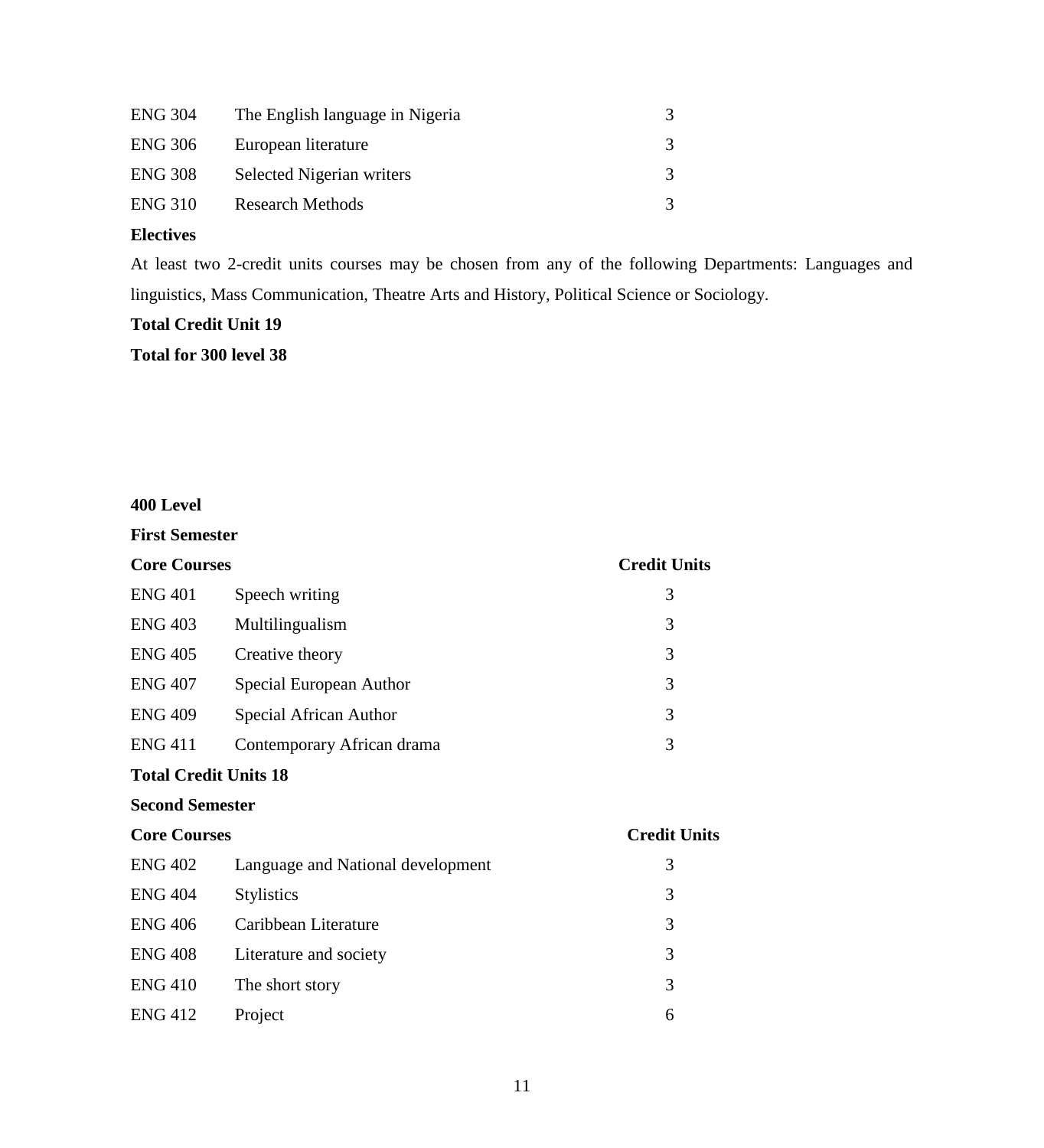#### **Total Credit Units 21**

## **Total for 400 level 39**

## **Total for 4-year programme 144**

Candidates need a minimum of 144 credit unit to qualify for award of the degree of Bachelor of Arts in English.

#### 3.2 **COURSE DESCRIPTION**

## **ENG 101 English Language 1**

This course is designed to explore the salient feature of English grammatical structure in a fairly practical way. Particular attention will be paid to such aspects as the sentence, phrase structure, clause, types and inter-sentential relations. The aim is to improve students' proficiency in English by indirectly highlighting their areas of difficulties and helping to sharpen their sense of grammatical competence vis-à-vis communicative effectiveness.

# **ENG 102 English Language II**

This course is a continuation of ENG 101. It will explore in greater details the theories of grammar and their application.

## **ENG 103 Language and Society**

This is an examination of the role of language as the foundation of society, linguistics vs social categories, the grammar of social interaction, Whorfianism: etc.

#### **ENG 104 Introduction to Phonology**

This course introduces students to phonetics including general classification of speech sounds to enable the students acquire ability to analyze the sound systems of languages. Laboratory lessons and tape-recorded speech analysis will complement lectures.

#### **ENG 105 Oral Literature 1**

The course introduces students to the forms of verbal artistic production; it examines various theories of oral discourse, it origins, nature and analysis.

#### **ENG 106 Oral Literature II**

A follow-up of ENG 105, the course will concentrates on fieldwork whereby students will be expected to collect materials, transcribe and translate them, analyze and present a final research report.

## **ENG 107 Introduction to Prose-Fiction**

The aim is to introduce students to the organism principles or technique of fiction and its language through selected short stories and novels.

# **ENG 108 Introduction to Poetry**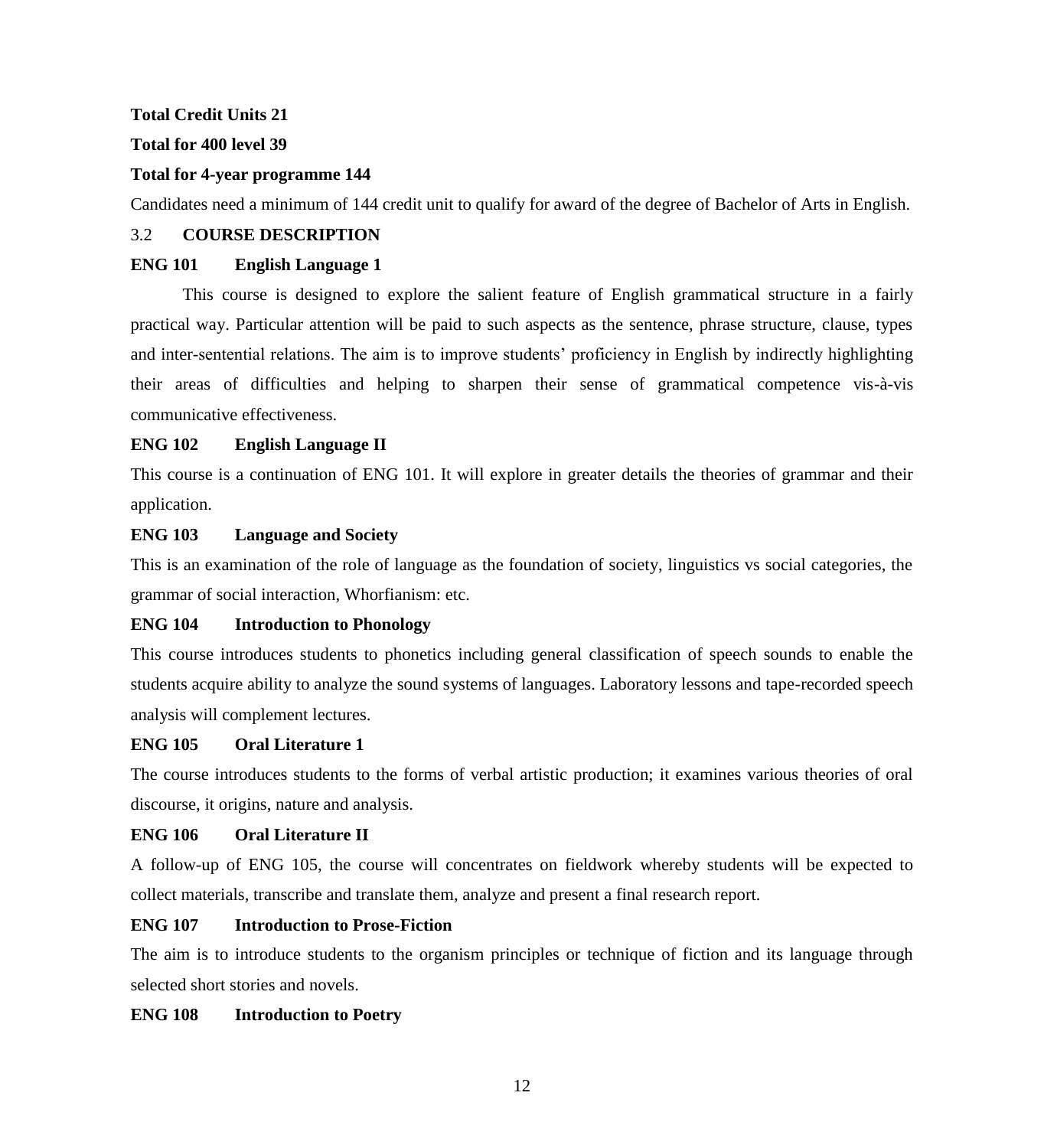An introductory course of the nature, form and characteristics of poetry. Through selected poems, students will be expected to acquire the tools and technique of the courses.

## **ENG 109 Introduction of Basic Theories of Grammar and Theatre**

An introductory course on the nature, form and characteristics of drama and theatre. Student will be expected to acquire the theories and technique and theatre analysis.

## **ENG 110 Introduction to Nigerian Literature**

The aim of this course is to introduce students to the major genres of Nigerian literature and the socio-political conditions that have influenced their development. Attention will be drawn to the changes in scope and preoccupation of the Nigerian Artists involved over the years.

## **ENG 201 Phonology of English**

This is a study in detail of the SEGMENTAL and supra-Segmental phonemes of English and their organization as concrete discourse. This will be supplemented with appropriate practical exercises with a view to improving the students" perception and production of these sounds. Students will also be introduced to various approaches to the description of English phonology (phonemic, prosodic, generative).

## **ENG 202 Introduction to Syntax**

This course introduces the study of the structure of English with reference to a comparative analysis of modes (traditional, structuralist and transformational –generative).

# **ENG 203 History of the English Language**

A diachronic study of the development of the English language from Old English to its present-day status as a world language.

# **ENG 204 Contemporary English Usage**

The focus will be on English in use in English–speaking communities, attitudes to usage, the notion of "correctness" vs "grammaticalness" variations in use and uses and the problems of defining "Standard English" worldwide.

# **ENG 205 History of English Literature 1**

This course is concerned with the literature of the English people in its beginning from the period of Anglo-Saxon invasion in the fifth century, a period that is roughly regarded as the medieval period. Emphasis will be on literary types.

## **ENG 206 History of English literature II**

This course deals specifically with important literary periods and movements in the history of English literature after the medieval period. The study includes the Renaissance (the Elizabeth an and the Jacobean Ages) in the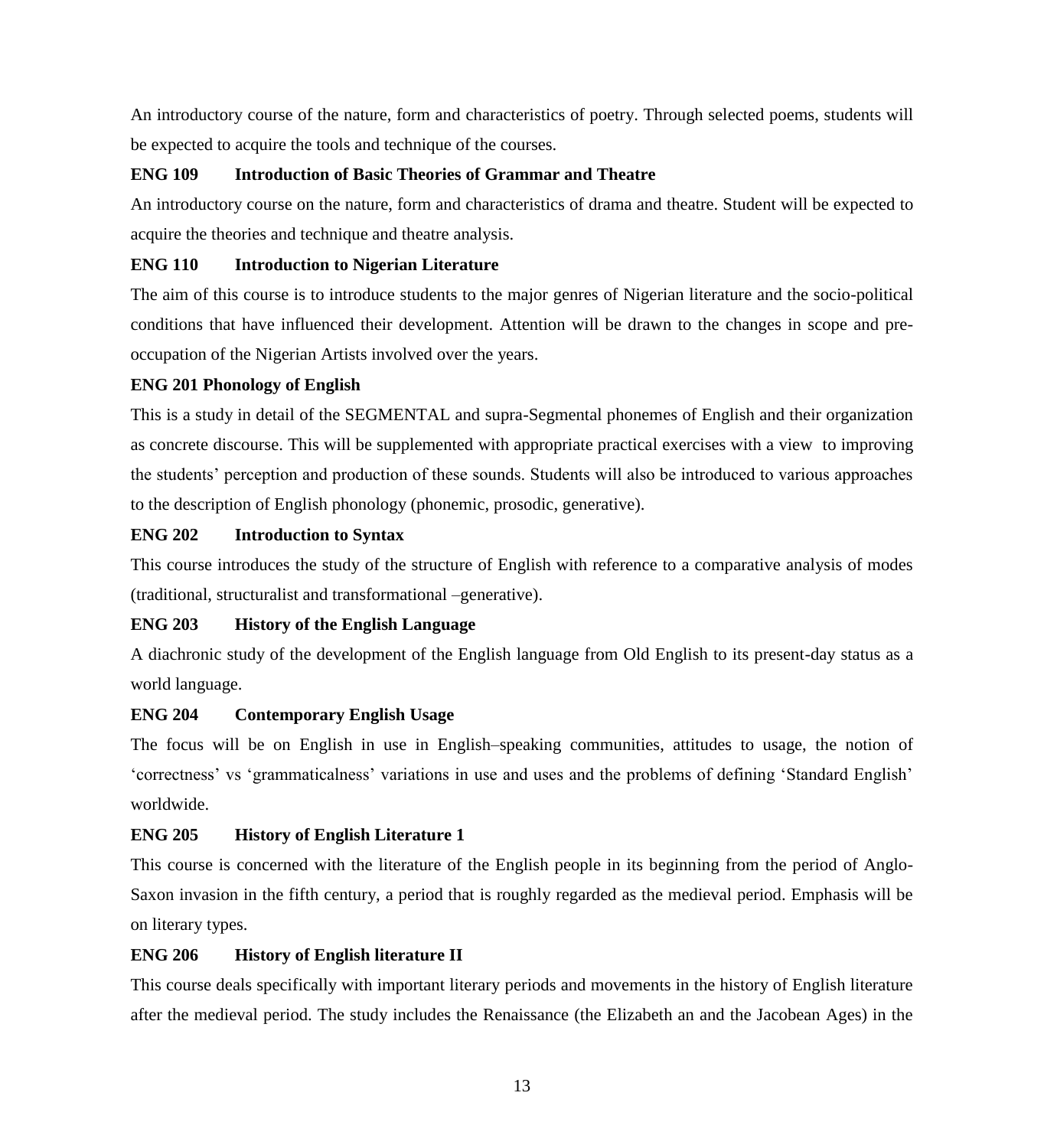sixteenth and the seventeenth centuries, the Neo-classical period in the eighteenth century, the Romantic and Victorian Ages in the nineteenth century, and the Modernist tradition and contemporary trends in the twentieth century.

#### **ENG 207 The African Novel**

An examination of the development of the African Novel from the beginning to the present day involving a detailed study of selected texts to highlight features characterizing this literary type. The course will cover the major regions of Africa.

#### **ENG 208 African Poetry**

A study of the origin and development of written poetry in Africa covering its major regions. Attention will be paid in specific terms to the African pioneer poets and the younger generation poets.

## **ENG 209 African Drama**

A study of the origin and development of drama in Africa. Written dramatic works will be selected to cover the major regions of the continent.

## **ENG 210 Creative Writing 1**

This course is designed to stimulate the creative potentials of students. It will provide instructions on the techniques of imaginative writing with reference to poetry, drama and prose and the techniques of practical criticism.

#### **ENG 301 Introduction to Semantics**

This course will concentrate on sentence properties and sentence relations, problem of word vs sentence meaning, semantic markedness, etc. The course will be situated within the general framework of linguistic semantics.

#### **ENG 302 Introduction to Applied Linguistics**

This course introduces students to the study of language and rules of language through practical aspects. Students will be exposed to contextual and situational usage.

# **ENG 303 Introduction to Sociolinguistics**

This is an introductory course on the systematic study of language as a social phenomenon, language and social change, the social context of speech and the function of language varieties from the speaker"s point of view, language attitude, etc.

# **ENG 304 English Language in Nigeria**

This course is designed to study the history of English language in Nigeria, the consequent emergence of local varieties, and changes leading to the evolution of a Nigerian Standard English. It studies also the language in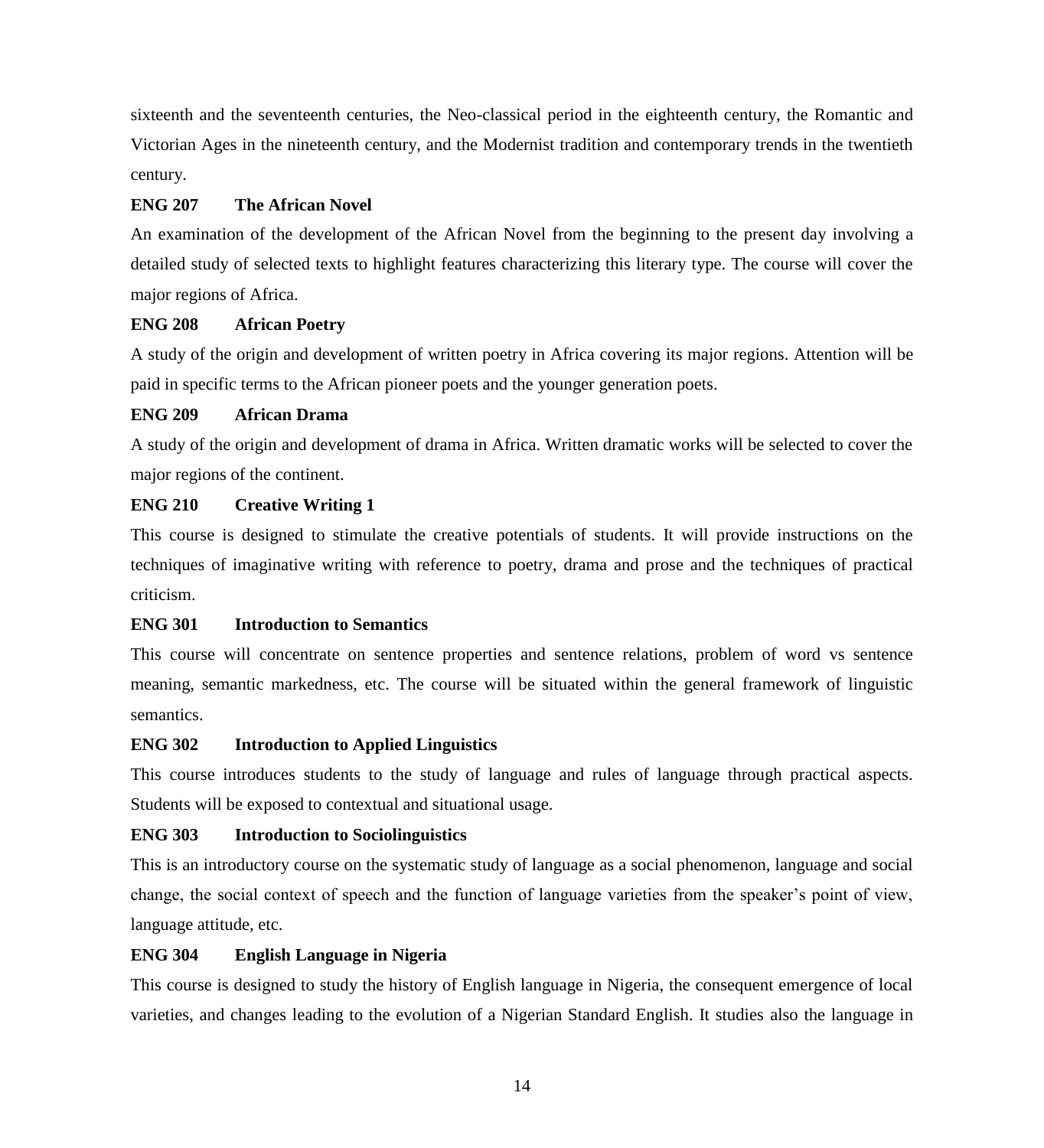relation to distinct properties of some Nigerian languages and how these affect performance in Standard English.

#### **ENG 305 Survey of American literature**

A study of American imaginative, historical and political writing. The primary focus is on the development of indigenous types. The course will also explore the political forces that influenced, or were influenced by, this literature.

#### **ENG 306 European Literature**

This course deals with the European continental literature in translation. While concentrating in detail on one specific genre or period, it is aimed at giving a broad view of selected national literatures, including their major literary movements and social and cultural impulses. Areas of selection will include modern European drama, the 19<sup>th</sup> century French novel, the Soviet novel and modern German literature.

#### **ENG 307 African Women Writing**

The course aims at exposing the students to the contribution of women to the development of African literature in the areas of prose, drama and poetry. An examination of the point of view of women writers, the course is designed to provide the much needed balance in the study of African literature.

#### **Eng 308 Selected Nigerian Writers**

The course is designed to expose students to Nigerian writers with particular attention to how each of those selected grapples with political and cultural issues of their time. A comparative study of the first and second generation writers will be conducted.

#### **ENG 309 Creative Writing II**

This course is a guided practical writing workshop to be run on seminar basis. Student writers are required to present their imaginative writing (short stories, short plays, poems, etc) at workshops, which shall be examined and graded.

## **ENG 310 Research Methods**

A prerequisite for the project (ENG 412), the course introduces students to the methods and tools of research such as proposal, data collection, data analysis, structure, referencing, bibliography, etc.

#### **ENG 401 Speech Writing**

This course is designed to introduce students to the mode and techniques of speech writing especially as a communicative skill.

#### **ENG 402 Language and National Development**

15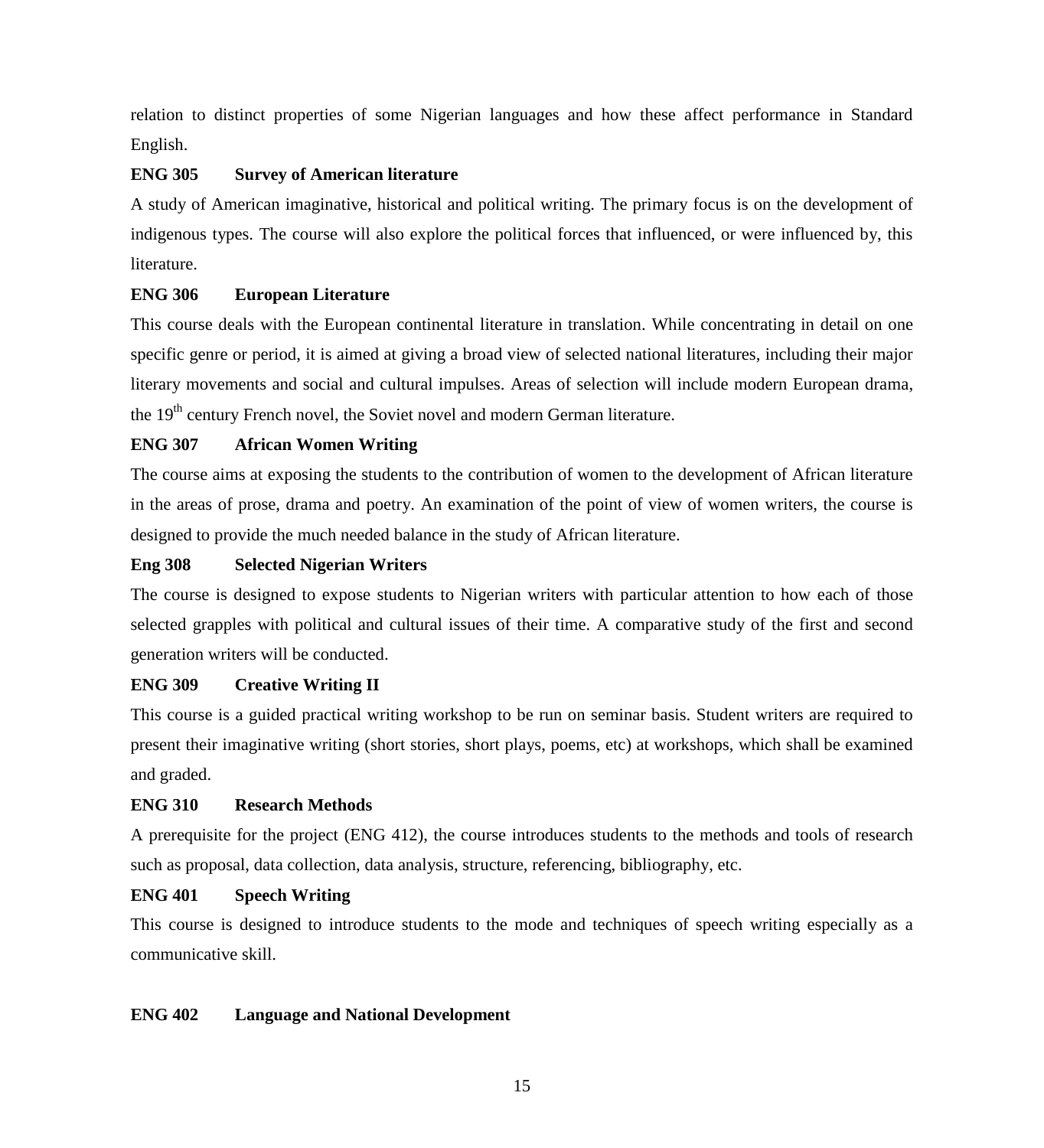This course focuses on the constraints placed on national development by the linguistic situation in developing African nations. Language being the most effective means of human communication and the cornerstone of mass participation in the development process itself is explored here to see where it has helped the development or otherwise of the Nigerian society.

#### **ENG 403 Multilingualism**

Students will be taught necessary skills in order to handle English as a second language side by side other languages so as to improve their ability to use English in a multilingualism situation. The course will also explore the implications of multilingualism in a country like Nigeria.

#### **ENG 404 Stylistics**

This course is designed to introduce students to stylistic analysis of speech, written texts, varieties of English according to use and user. Attention will be paid to the practical analysis of a variety of texts chosen from different disciplines and discourses.

#### **ENG 405 Critical Theory**

This course is designed to introduce students to theories of literary production of criticism, and criticism as a mode of production, the so-called critical debates and their, major schools-the sociological, the formalist, the structuralist, the feminist, the Marxists, etc. texts may be selected as bases of reference.

#### **ENG 406 Caribbean Literature**

This course will present a comprehensive survey of the literature produced by writers of the African Diaspora in the English-speaking Caribbean. Lectures will focus on the literary response to the Diaspora history including the socio-economic and political movements in one or two hundred years, and recent trends in Caribbean literature.

#### **ENG 407 Special European Author**

An in –depth study of the works of one European novelist, poet or dramatist.

#### **ENG 408 Literature and Society**

Study of contemporally views on the relationship between imaginative literature and the society that produces and reads it.

#### **ENG 409 Special African Author**

An in-depth study of the works of one African novelist, poet or dramatist.

**ENG 410 The Short Story**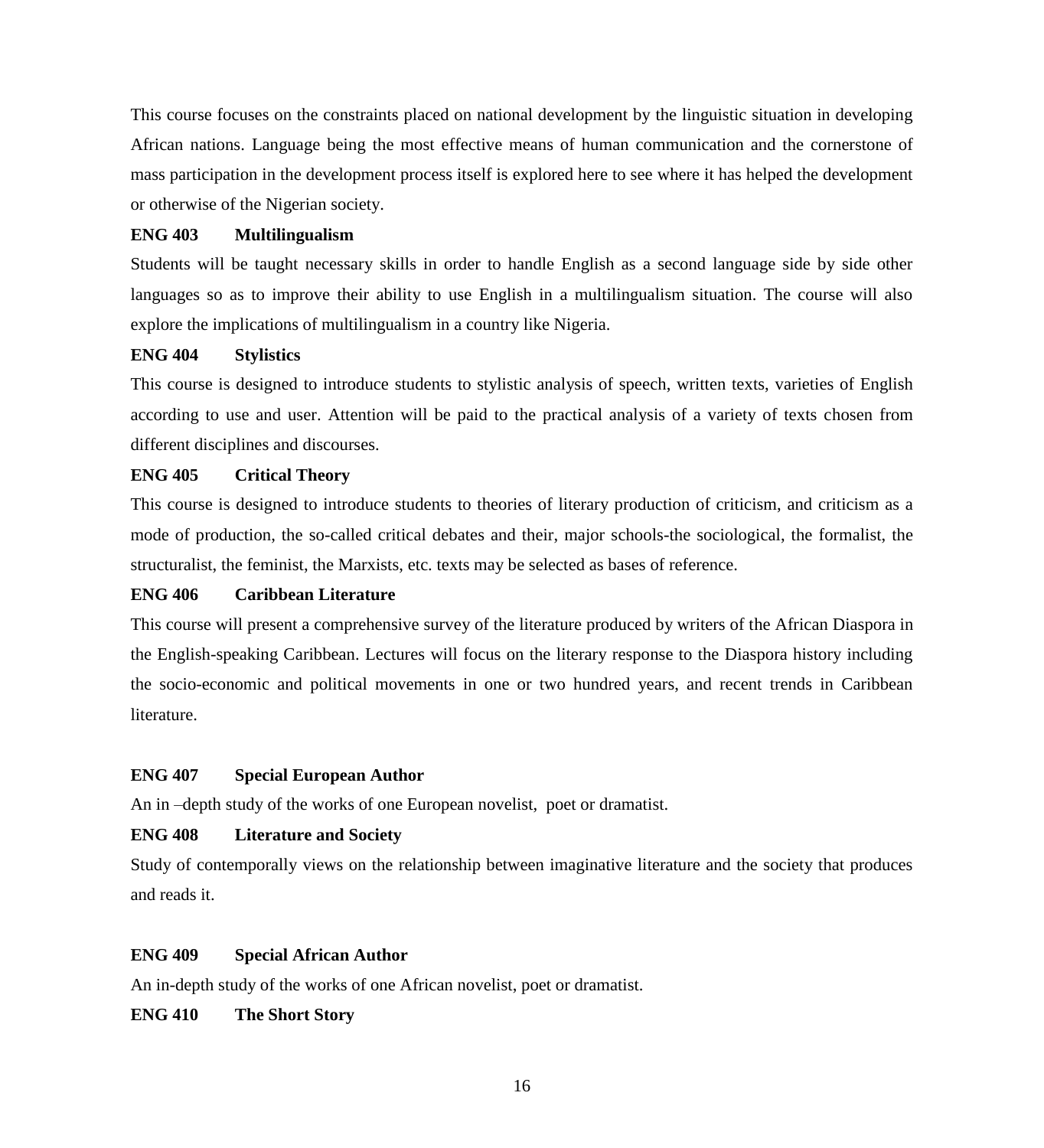The course introduces the short story as a major segment of the world"s literary output from its origin in folklore, its position and effectiveness as a form of fiction.

# **ENG 411 Contemporary African Drama**

This course is an –depth study of the works of major contemporary African dramatists drawn from the various regions on the continent. The course examines trends in contemporary dramatic literature, as may have influenced, and or contributed by, the African dramatists.

# **ENG 412 Project**

The project is a paper of between twenty-five and forty pages, researched and written under the guidance of a supervisor. Its purpose is to give final year students, in two semesters, an opportunity to engage in independent research in an area in which they are especially interested.

| S/NO           | <b>NAME</b>        | P.NO | <b>RANK</b>         | <b>QUALIFICATION</b>                                                                                                       |                                                    |
|----------------|--------------------|------|---------------------|----------------------------------------------------------------------------------------------------------------------------|----------------------------------------------------|
| $\mathbf{1}$   | Professor D.I. Ker | 9    | Professor           | B.A (Hons) ABU,<br>M.A.Literature<br>$(Sussex)$ ,<br>Ph.D<br>(Sterling)<br>(Grand<br>D.Litt<br>View)<br>(Leave of Absence) | Critical Theory and<br>The African Novel           |
| $\overline{2}$ | Prof. T.P. Akosu   | 25   | Professor           | <b>B.A (Hons) ABU 1977</b><br>M.A., 1983, Ph.D<br>$(ABU)$ (1989)                                                           | African, European &<br><b>American Literatures</b> |
| 3              | Dr. R.A. Shittu    | 135  | Assoc.<br>Professor | B.A (Hons) Ilorin (1988)<br>MA. ABU (1993);<br>Ph.D Ilorin $(2004)$                                                        | Literature,<br>Literary<br>Drama, Semiotics        |

#### **Academic Staff**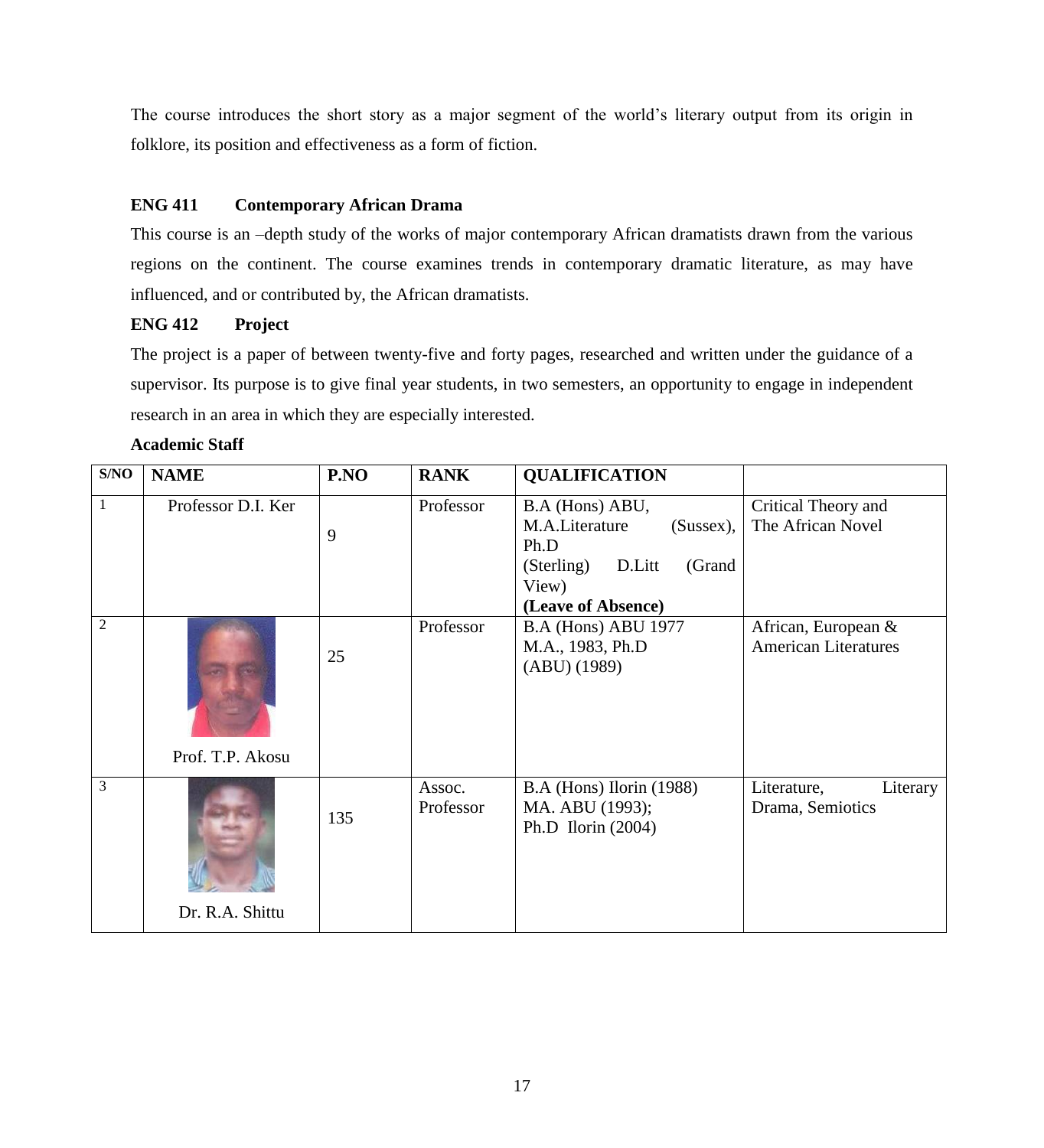| $\overline{4}$ | Dr. Mrs. Lucy I.<br>Vajime    | 129 | Assoc.<br>Professor | B.A<br>(Hons)<br>(UCC<br>Ghana);<br>M.A ABU (1987);<br>Ph.D Lit. BSU (2003).                                     | General<br>Literature<br>and<br><b>Stylistics</b>                             |
|----------------|-------------------------------|-----|---------------------|------------------------------------------------------------------------------------------------------------------|-------------------------------------------------------------------------------|
| 5              | Dr. Ferdinand I. Asoo         | 31  | Senior<br>Lecturer  | <b>B.A (Hons) ABU (1982)</b><br>M A. Literature (1987);<br>Literature<br>Ph.D<br><b>BSU</b><br>(2004)            | The African Novel                                                             |
| 6              | Dr. Mrs. Mbaiver L.<br>Nyitse | 40  | Assoc<br>Professor  | <b>B.A</b> (Hons) 1985<br>M.A ABU (1990)<br>Ph.D BSU, (2007)                                                     | <b>Oral Literature</b><br>Gender and African/<br>American Literature          |
| $\overline{7}$ | Dr. Andrew Aba                | 610 | Senior<br>Lecturer  | 1972<br>B.A<br>(Hons)<br>(Ibadan);<br>M.Ed. (Buffalo)1982;<br>PGC (Mgt. Consultant)<br>1982.<br>Ph.D BSU, (2005) | - African Fiction with<br>Post-Colonialism<br>- Research Writing<br>- Poetry. |
| 8              | Dr. David Shim Orjime         | 44  | Lecturer I          | B.A (Hons) (Jos): 1983<br>M.A English (Ibadan)<br>1991<br>Ph.D English (Ilorin)<br>1998                          | Syntax                                                                        |
| 9              | Dr. Tsenongu Moses            | 428 | Senior<br>Lecturer  | $B.A$ (Hons) (Jos);<br>M.A, BSU (2000)<br>Ph.D (Uni. Jos) 2011                                                   | Oral Literature and<br><b>African Poetry</b>                                  |
| 10             |                               | 21  | Lecturer I          | B. A (Hons) ABU<br>(1981)<br>M. A, BUK (1988)                                                                    | African Literature                                                            |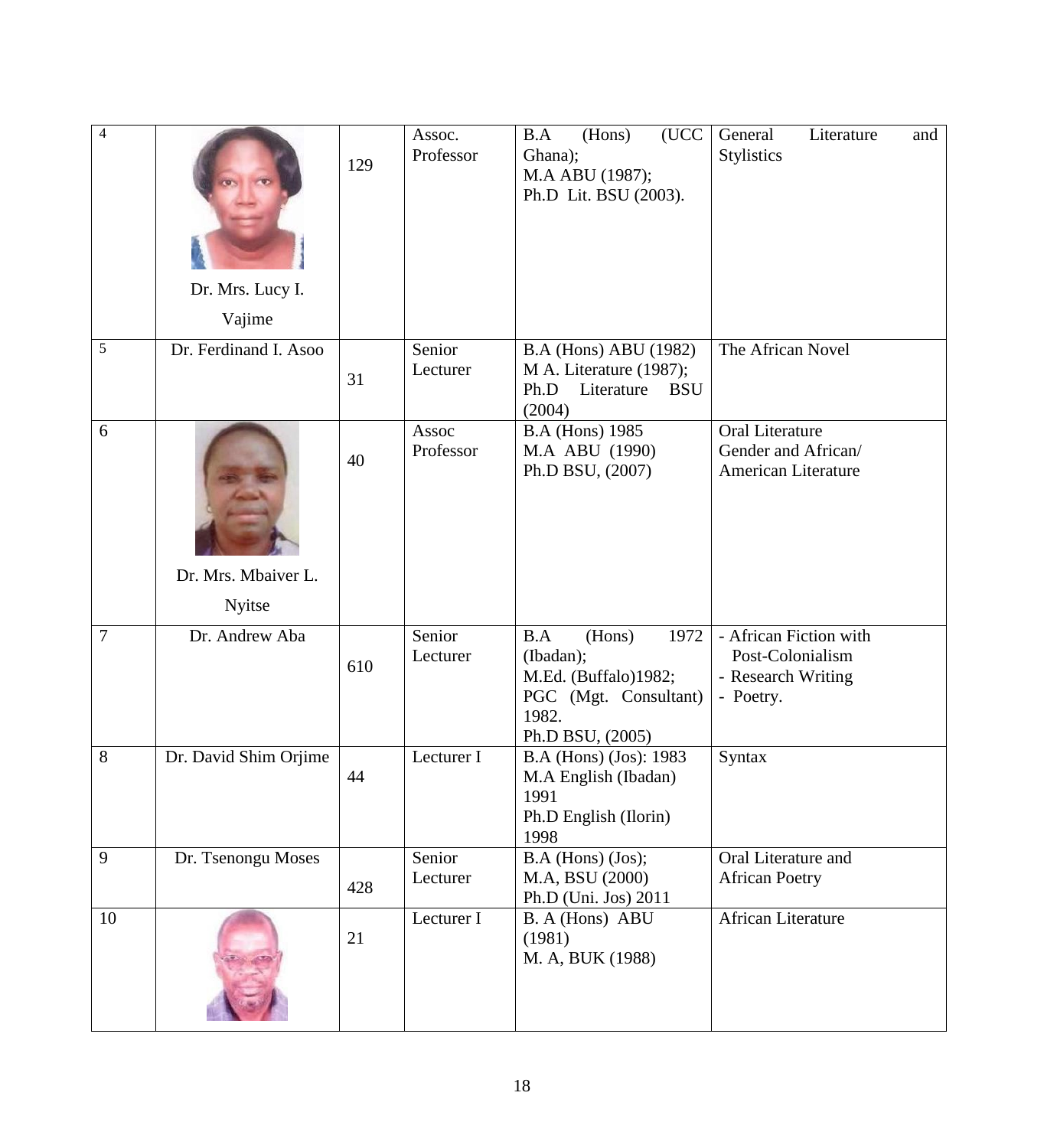|    | Mr. Za-Ayem Agye         |     |                   |                                            |                                                    |
|----|--------------------------|-----|-------------------|--------------------------------------------|----------------------------------------------------|
| 11 | Mrs. Maria Ajima         | 934 | Lecturer I        | B.A (Hons) ABU1979<br>M.A., BSU, (2005)    | African Literature,<br>European Literature         |
| 12 | Mr. Bagu Philip          | 685 | Lecturer I        | B.A (Hons) (2000)<br>M.A, BSU (2005)       | <b>Ethnic Literature</b>                           |
| 13 | Mrs. Adejoh Mary         | 687 | Lecturer II       | B.A(Hons) (2000)<br>M.A. BSU, (2005)       | <b>English Language</b>                            |
| 14 | Miss Elizabeth<br>Onogwu | 920 | Asst.<br>Lecturer | <b>B.A</b> (Hons) 2003<br>M.A. BSU, (2008) | Comparative Literature                             |
| 15 | Mr. Felix Atonde         | 936 | Asst.<br>Lecturer | B.A (Hons) (2003)<br>M.A BSU, (2009)       | Grammar, Discourse<br><b>Analysisan Pragmatics</b> |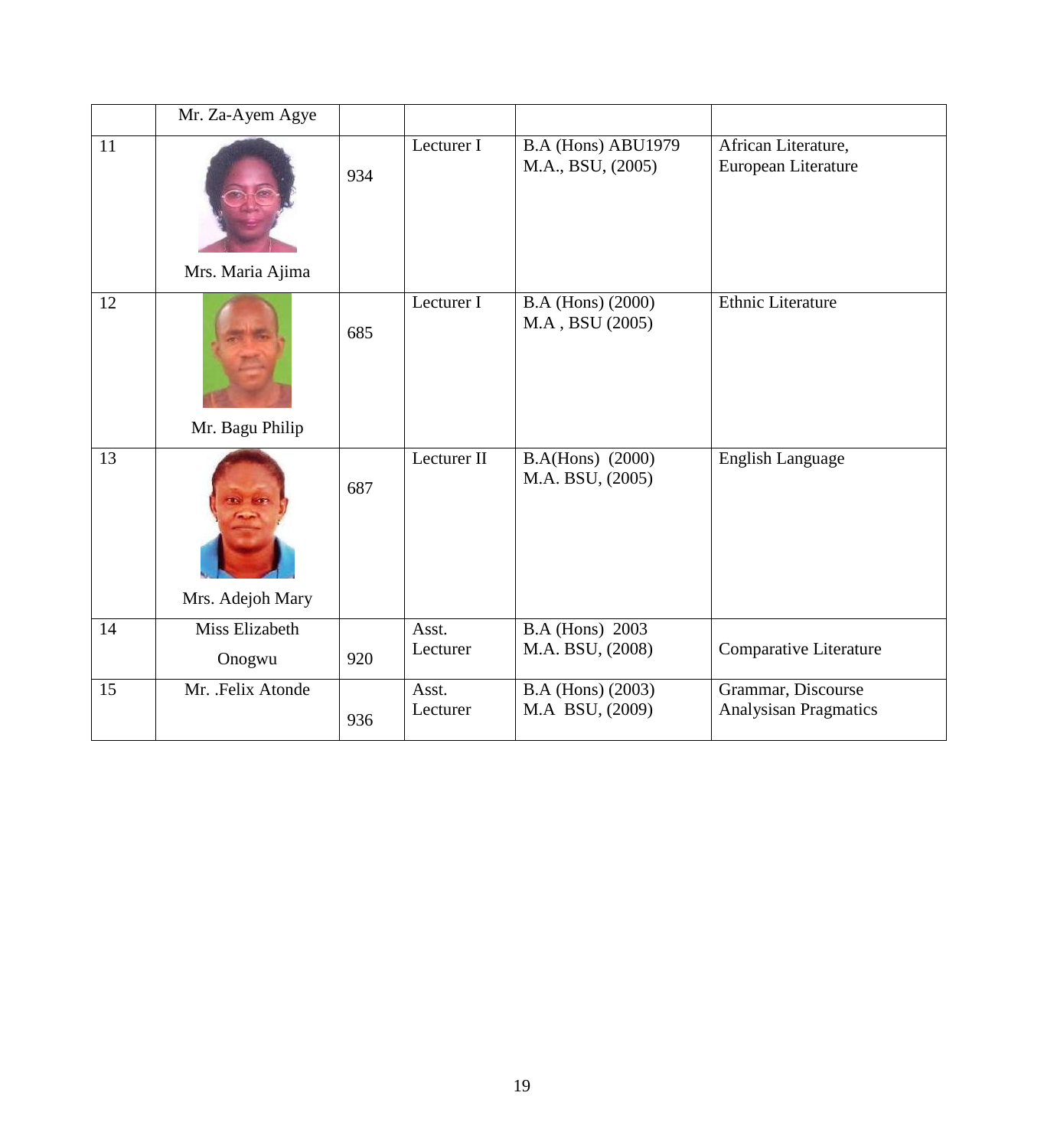| 16 | Mrs Carmel Aseer Igba- | 1231 | Asst.<br>Lecturer | B.A (Hons) (1991)<br>M.Sc. International<br><b>Studies (1996)</b><br>M.A Literature, (ABU) (2004) | African Literature/Poetry                 |
|----|------------------------|------|-------------------|---------------------------------------------------------------------------------------------------|-------------------------------------------|
|    | Luga                   |      |                   |                                                                                                   |                                           |
| 17 |                        | 1450 | Asst.<br>Lecturer | <b>B.A</b> (Hons) 1997<br>M.A.BSU (2005)                                                          | Historical and Comparative<br>Linguistics |
|    | Mr. Alyebo, O. Nelson  |      |                   |                                                                                                   |                                           |
| 18 |                        | 1447 | Asst.<br>Lecturer | <b>B.A</b> (Hons) 2002<br>M.A. BSU, (2008)                                                        | Stylistics                                |
|    | Mr. T. H. Gajir,       |      |                   |                                                                                                   |                                           |
| 19 |                        | 1448 | Asst.<br>Lecturer | B.A (Hons) (1997)<br>M.A. BSU, (2005)                                                             | African Literature                        |
|    | Mr. Chris Ukande,      |      |                   |                                                                                                   |                                           |
| 20 |                        | 1600 | Grad<br>Assistant | B.A (Hons)<br>BSU, (2008)                                                                         | Morphology,<br>Pragmatics and Semantics   |
|    | Mr. Gbatoon Atese      |      |                   |                                                                                                   |                                           |
|    | Fabian                 |      |                   |                                                                                                   |                                           |